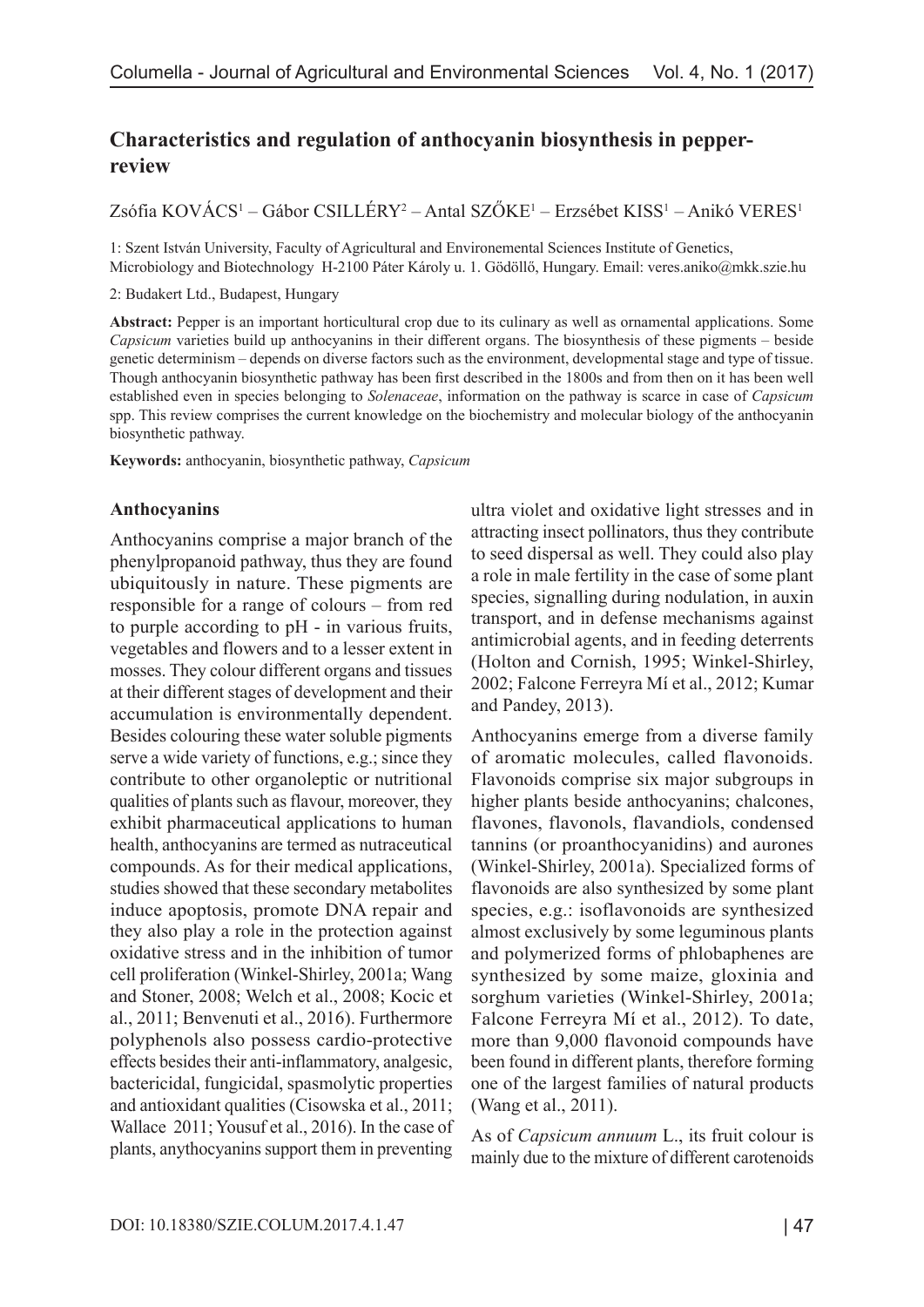

*Figure* 1.Mutants showing different nodal colouration

and chlorophylls, thus its fruit rarely contains anthocyanins. Although there are good examples for the co-occurence of anthocyanins and carotenoids in the fruits of *Solanaceae* e.g. the tamarillo and tomato (Sadilova et al., 2006). There are various species of *Capsicum spp*. which show anthocyanin pigmentation not only in their fruits but in the flowers and foliage as well (Aza-González et al., 2012), however flower organs are rarely coloured (Chaim et al., 2003). Although, in a mutant collection comprising of almost 400 mutations maintained by Gábor

Csilléry (*Figure 1*) different vegetative and generative organs show anthocyanin colouration (*Figure 2*) (Csilléry, 2016b, a).

Ripe fruit colour varies from yellow to red and it can even be brown as a combination of red and green colour. The colour of unripe pepper fruit however can vary from ivory to nearly black including yellow, different shades of green, lilac and purple (Anderson, 2006). Foliar pigmentation together with the lengthy maturation period with its purple and black



*Figure* 2.Mutants showing different level of anther colouration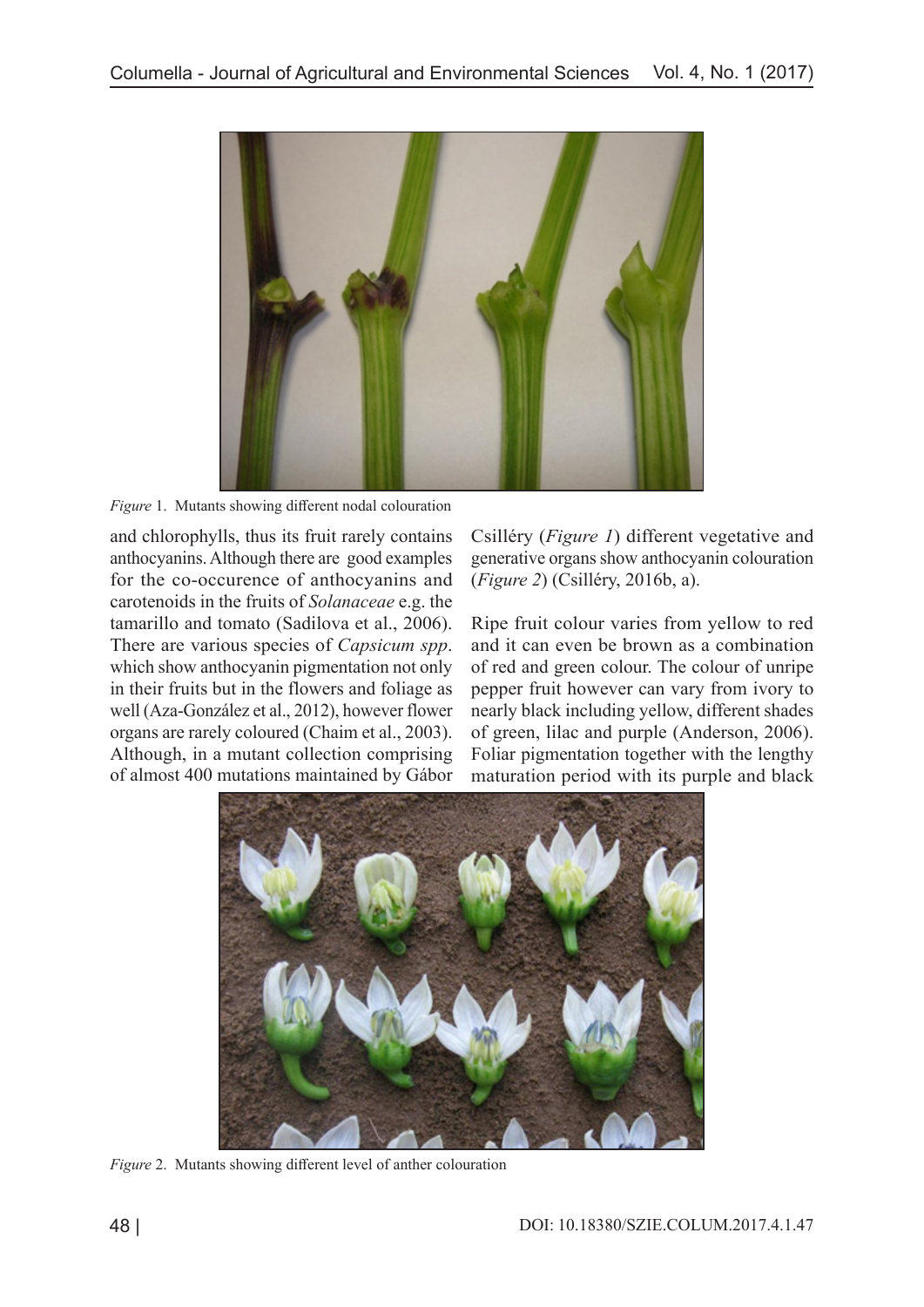colours provides ornamental interest of pepper as well as culinary applications (Lightbourn et al., 2008). Different analytical experiments showed that the main and only anthocyanidin found in the fruit, foliage and in the flower of pepper is delphinidin-3-p-coumaroyl-runtinoside-5 glucoside (Sadilova et al., 2006; Aza-González and Ochoa-Alejo, 2012).

## **Genetic background of anthocyanin biosynthesis**

Genetic background of anthocyanin pigmentation has been studied extensively since the early work of Mendel on pea (*Pisum sativum* L.) flower colour in the 1800s. By then anthocyanin biosynthesis pathway has been well established in the case of maize (*Zea mays)*, petunia (*Petunia x hybrida)*, snapdragon (*Antirrhinum majus*) and lately Arabidopsis (*Arabidopsis thaliana)* is also used as a model plant (Holton and Cornish, 1995; Winkel-Shirley, 2001b; Shi and Xie, 2014). Pigmentation pattern is diverse despite of the biosynthetic pathway in the listed plants share many common reactions. The discrepancies can either be explained by the different regulation of structural genes, or that some structural genes are not expressed in plants. In addition, some genes encode enzymes with different substrate specificity, for e.g. a major difference is that petunia does not produce pelargonidin pigments, while snapdragon and maize are incapable of synthesizing delphinidin. This can be explained by the substrate specificity, since petunia dihydroflavonol reductase enzyme does not use dihydrokaempferol as substrate (Holton and Cornish, 1995).

Locus *A* is responsible for the anthocyanin biosynthesis in the immature fruit, flower and in the foliage in *Capsicum spp* (*Figure 4)*. This *A* locus is incompletely dominant and is responsible for the violet and black colour in the flower, foliage and immature fruit. Another gene; *MoA* (Deshpande, 1933; Daskalov and Poulos, 1994), in the presence of *A* intensifies the purple colouration of the tissues. Number of genes (*al-1, al-2, al-3, al-4*, *al-5,* and *al-6, al-7* 

in *Capsicum chinense* furthermore, *al-8* in *C. chacoense*) are responsible for the development of anthocyanin-less tissues (*Figure 4)* (Csillery, 1980; Csillery, 1983).

Purple colouration can also occur in the style and in the filament even in the abscence of *A*, in this case, purpe colour is determined by *Asf*, whilst *As* in the abscence of *A* or *Asf* will colour the style purple (*Figure 4)* (Odland, 1960; Lippert et al., 1966).

Anther is the only tissue where the anthocyanin pigmentation is not controlled by *A*, locus *Fc* is responsible for the purple pigmentation of anther filament (Borovsky et al., 2004). Mapping of genes related to anthocyanin biosynthesis has been reported in the family of *Solanaceae* family including pepper. In the case of pepper, genes controlling anthocyanin biosynthesis have been mapped to chromosome 10. Both *A* and *Fc* were mapped in the same position of chromosome 10, suggesting that they are allelic (Chaim et al., 2003).

Genomes of species belonging to *Solanaceae* – especially tomato (*Solanum lycopersicum*), petunia (*Petunia x hybrida*), potato (*Solanum tuberosum*), eggplant (*Solanum melongena*) and pepper (*Capsicum annuum* L*.)* - share extensive co-linearity of gene order although there are several chromosomal rearrangements in their genomes, meaning that if a gene position has been determined in one of the species, its position may coincide in the others (De Jong et al., 2004).

Such orthologous loci are the *A* on pepper chromosome 10 in a region that coincides with the chromosomal region of potato *F* and *I* – controlling flower and tuber skin colour - *fap10.1*  and other major genes for anthocyanin present in eggplant and tomato *ag* (*anthocyanin gainer*), or *Aft* (*Anthocyanin fruit)* a dominant mutation introgressed from *S. chilense*.

Further mapping of genes showed that petunia *An2* is located in the same site on chromosome 10 where *A* was mapped in pepper (Borovsky et al., 2004; De Jong et al., 2004; Paran and van der Knaap, 2007; Lightbourn et al., 2008).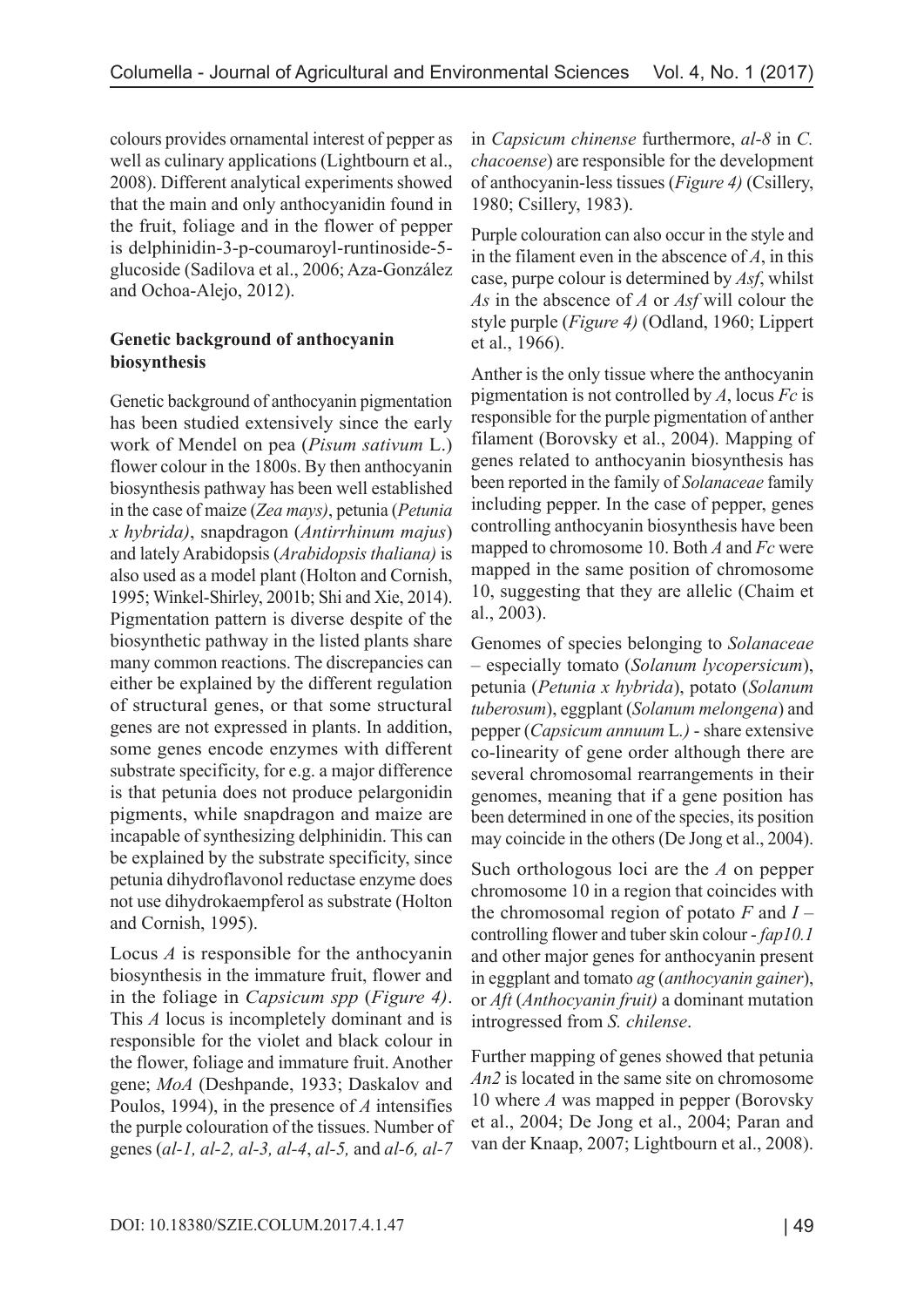## **Regulatory and structural elements of the pathway**

Regulatory as well as structural genes are necessary for the anthocyanin biosytnhesis (Aza-Gonzalez et al., 2013). Enzymes of the biosynthetic pathway have already been characterized and plenty of genes coding for these enzymes have been cloned and they showed high sequence similarity among species (Stommel et al., 2009).

Enzymes involved in pepper anthocyanin biosynthesis are; phenylalanine ammonialyase (*PAL*), cinnamate 4-hydroxylase (*C4H*), 4-coumarate: CoA ligase (*4CL*), chalcone synthase (*CHS*), chalcone isomerase (*CHI*), flavanone 3-hydroxylase (*F3H*), flavonoid 3′,5′-hydroxylase (*F3*′*5*′*H*), dihydroflavonols 4-reductase (*DFR*), anthocyanin synthase (Quattrocchio et al., 1993), and UDP-glucose flavonoid 3-glucosyltransferase (*UFGT*). Additional enzymes which are not directly linked to anthocyanin biosythetic pathway are the anthocyanin permease (*ANP*) and gluthaione S-transferase (Thorup et al., 2000) both act in sequestration of anthocyanin in the vacuole. Additionally 3/5-O-glycosyltransferases (*3GT/5GT*), rhamnosyl transferase (*RT*) and O-methyltransferase (*OMT*) or anthocyanin methyltransferase can further modify flavonoids to produce anthocyanins (*Figure 4)* (Holton and Cornish, 1995; Borovsky et al., 2004; Stommel et al., 2009; Aza-Gonzalez et al., 2013; Aguilar-Barragán and Ochoa-Alejo, 2014).

The first enzyme of the anthocyanin biosynthetic pathway is *CHS* that forms tetrahydroxychalcone by using malonly-CoA and 4-coumaroyl CoA as substrate. Then, tetrahydroxychalcone will be isomerized by *CHI* to naringenin, which will be converted to dihydrokaempferol by *F3H. F3'5'H*  will then hydroxylate the dihydrokaepmferol to form colouress dihydroflavonols. These will be converted to coloured anthocyanins by *DFR, ANS* and *UFGT.*

Enzymes of anthocyanin biosynthesis pathway can be grouped based on either being coded by early or late structural genes. Early structural genes (EBG) of the pathway are the *CHI, F3H, F3'5'H* the late genes (LBG) are the *DFR, ANS, UFGT* and *RT* (*Figure 4)* (Zhang et al., 2015)*.*  Just as in the case of the Petunia, the early genes of the pathway in pepper are expressed independently of regulatory genes whereas late genes are *A-*dependent (Quattrocchio et al., 1993). Genomic comparison of *A* revealed that there is no sequence difference in the coding region in green, - or purple fruited peppers, thus colour differences are due to the variations in the promoter regions (Borovsky et al., 2004).

In the case of pepper the regulation of the pathway is controlled by three types of transcription factor (TF) families: bHLH MYC, R2R3-MYB and WD40 repeat proteins (Stommel et al., 2009). Although in Arabidopsis, at least six transcription factors belonging to MYB, bHLH, WD40, WRKY, zinc finger, and MADS box proteins are involved in the pathway (Terrier et al., 2009).

Most plant MYB proteins are characterized by two imperfect repeats; R2 and R3 making R2R3- MYB the largest TFs gene family in plants. There are two other subfamilies of MYB TFs, the MYB 1R and MYB 3R (Li et al., 2011). The smallest subfamily is the 4R MYB group comprises of R1 R2 repeats (Dubos et al., 2010). These subfamilies differ in the number of their imperfect repeats of the conserved MYB DNAbinding motif.

The repeats encode three  $\alpha$ -helices of 50 to 53 amino acids, and the second and the third helices form a helix-turn-helix (HTH) structure when they bind to the DNA (Hichri et al., 2011; Aguilar-Barragán and Ochoa-Alejo, 2014). R2R3-MYB TFs are involved



*Figure* 3. Imperfect repeats of MYB transcription factor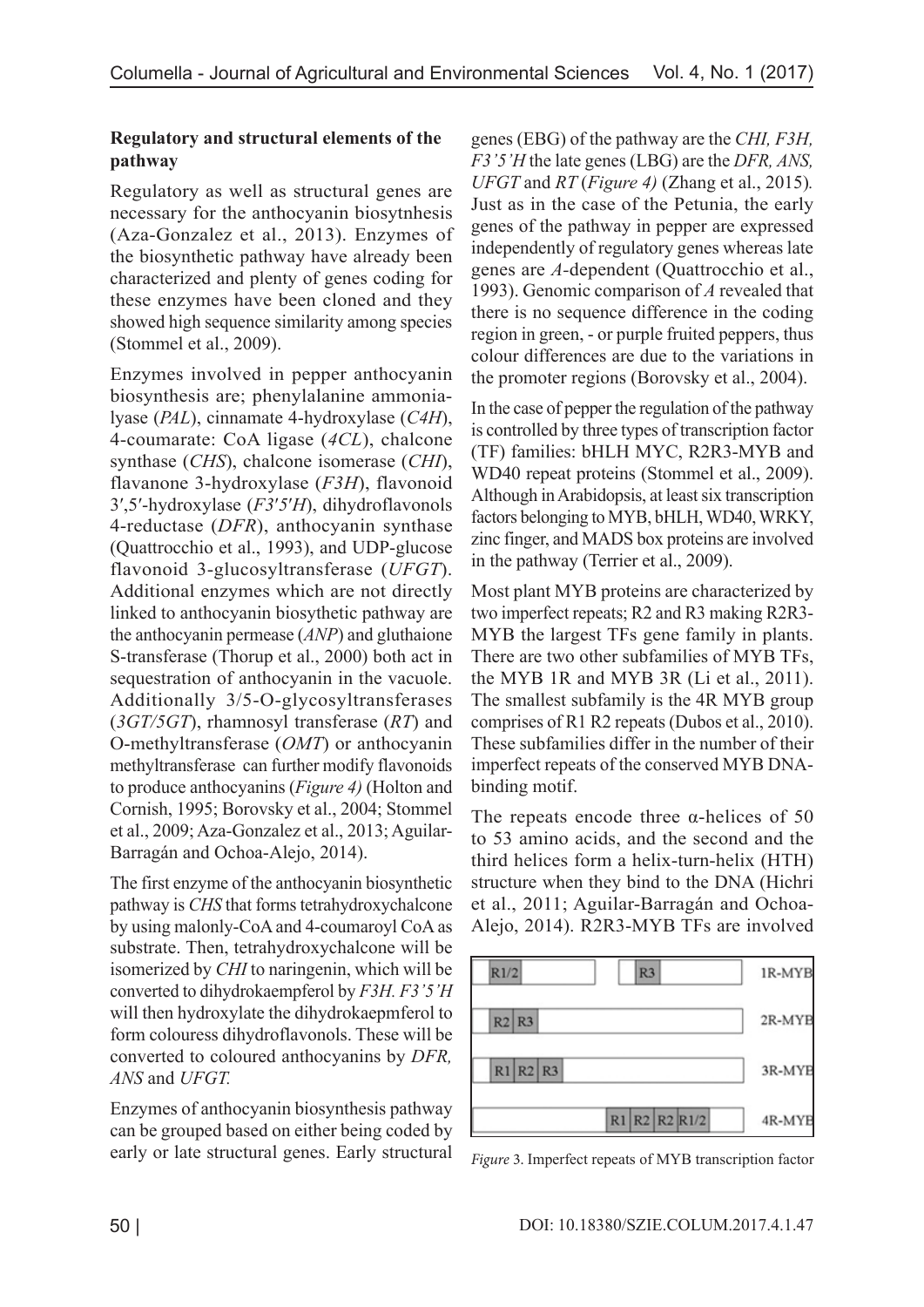in diverse physiological and biochemical processes including the regulation of secondary metabolism, control of cell morphogenesis, regulation of meristem formation, floral and seed development and the control of the cell cycle. Some of them are also involved in various defense and stress responses and in light and signal transduction pathways (Du et al., 2009; Berenschot and Quecini, 2014). Anthocyaninrelated R2R3-MYB proteins are encoded by *colorless1 (C1)* - for seed pigmentation - and *Pl* - for the pigmentation of other plant tissues –multigene families were first described in maize (Gonzalez et al., 2008; Stommel et al., 2009). MYB proteins together with its MYC partners act both as the activators of the structural genes, and MYB alone activates the gene coding for the bHLH transcription factor (Liu et al., 2015).

Another widespread transcription factor is the basic helix-loop-helix (bHLH) protein also known as MYC. These proteins contain a conserved bHLH domain in their C-terminus region, which consists of a DNA-binding basic region followed by two helices (Zhao et al., 2013; Aguilar-Barragán and Ochoa-Alejo, 2014). Plant MYC proteins were also first described in maize where these R-like proteins interact with C1 MYB proteins and by binding to the promoters of the biosynthesis genes they activate anthocyanin synthesis in maize (Stommel et al., 2009).

WD40 or WDR (WD repeat) proteins are characterized by a peptide motif of 44–60 amino acids, typically delimited by a core region that contains the glycine-histidine (GH) dipeptide on the N-terminal side (11–24 residues from the N-terminus) and the tryptophan-aspartate dipeptide at the C-terminus (Stommel et al., 2009; Hichri et al., 2011). The WD motif is tandemly repeated 4 to 16 times thus forming the WDR protein, which then acts as a platform to facilitate diverse protein-protein interactions (Stommel et al., 2009; Aguilar-Barragán and Ochoa-Alejo, 2014).

At least one member of each of the transcription factor families is required to control tissue, and developmental stage specific expression of anthocyanin structural genes (Li et al., 2011). Different varieties of species have been investigated and showed that the anthocyanin pathway is activated by similar MYB, MYC and WD40 proteins, suggesting that their function is conserved (Quattrocchio et al., 2006).

As discussed anthocyanin pigmentation in *Capsicum annuum* is influenced by an incompletely dominant gene, *A* which encodes  $Myb_a$  transcription factor, which is absent from genotypes that do not accumulate anthocyanins (Lightbourn et al., 2007).

If the *A* locus is present, TFs form a complex (MBW) which then interacts with the promoters of the structural genes of the anthocyanin biosynthetic pathway in order to modulate their expression. Before or after its assembly of the WD40 and MYC, the bHLH protein binds to a specific amino acid sequence: (DE) Lx2(RK)x3Lx6Lx3R on helices 1 and 2 of the R3 repeat of MYB. When it is coupled, the MYB will bind to the recognition element of the consensus sequence AACCTA of the anthocyanin biosynthesis structural gene promoter and MYC will be bound to the E-box of the promoter containing consensus sequence CAGCTG (Lightbourn et al., 2007).

As mentioned above structural genes can be grouped whether they are early, or late biosynthetic genes. Interaction of MBW complexes lead to an increase of the expression of the LBGs; *DFR, ANS, UFGT* and *RT* which are *A-*dependent. Separation pattern of the early and late genes varies according to plant species, for example: anthocyanin biosynthesis of Arabidopsis is regulated at *F3´H*, while the pathway of petunia is regulated at the *DFR* step (Quattrocchio et al., 1993; Gonzalez et al., 2008).

Different expression studies have been carried out that rectify the regulation of *A-*dependent genes. For example, a study investigated a purple fruited and a green fruited genotype. In the purple fruited anthocyanins became visible 10 days post-anthesis, reached their maximum level around day 20 and they disappeared upon ripening. Anthocyanins could not be detected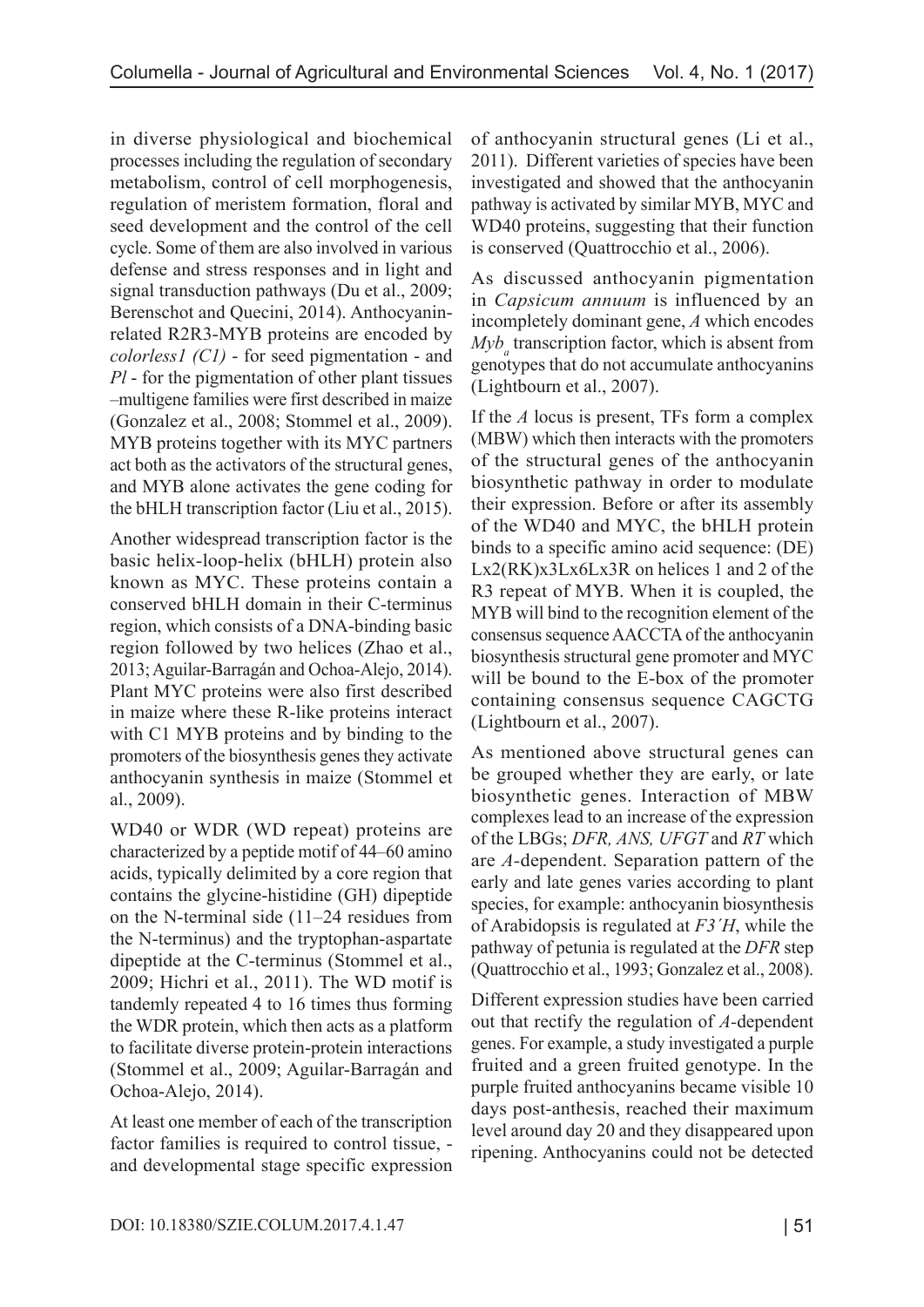

*Figure* 3. Simplified anthocyanin biosynthetic pathway

at any stage of fruit development in the green fruited plants. Northern analysis showed that in the purple fruited plant transcript accumulation was detected at all stages of fruit development, except for the ripe fruit and in flower petals and leaves, while no transcripts could be detected in the green fruited genotype, which can be explained by the lack of expression of *A.* PCR amplification of the *A* gene showed that the length of the PCR products from both genotypes are indistinguishable. Expression analysis of different structural genes of the pathway showed results that the early genes (*CHI, CHS)* were present in

all tissues of both genotypes. On the other hand, late genes, such as *DFR* and *ANS* could only be detected in the purple fruited and not in the green fruited genotype (Borovsky et al., 2004).

Regulatory and structural genes were also examined in order to investigate how they influence tissue-specific expression. Two related genotypes of common pedigree were selected; one with purple flowers and black fruit and foliage, the other with white flowers and green fruit and foliage. Though the second genotype lacked anthocyanin in its fruit, flower or foliage,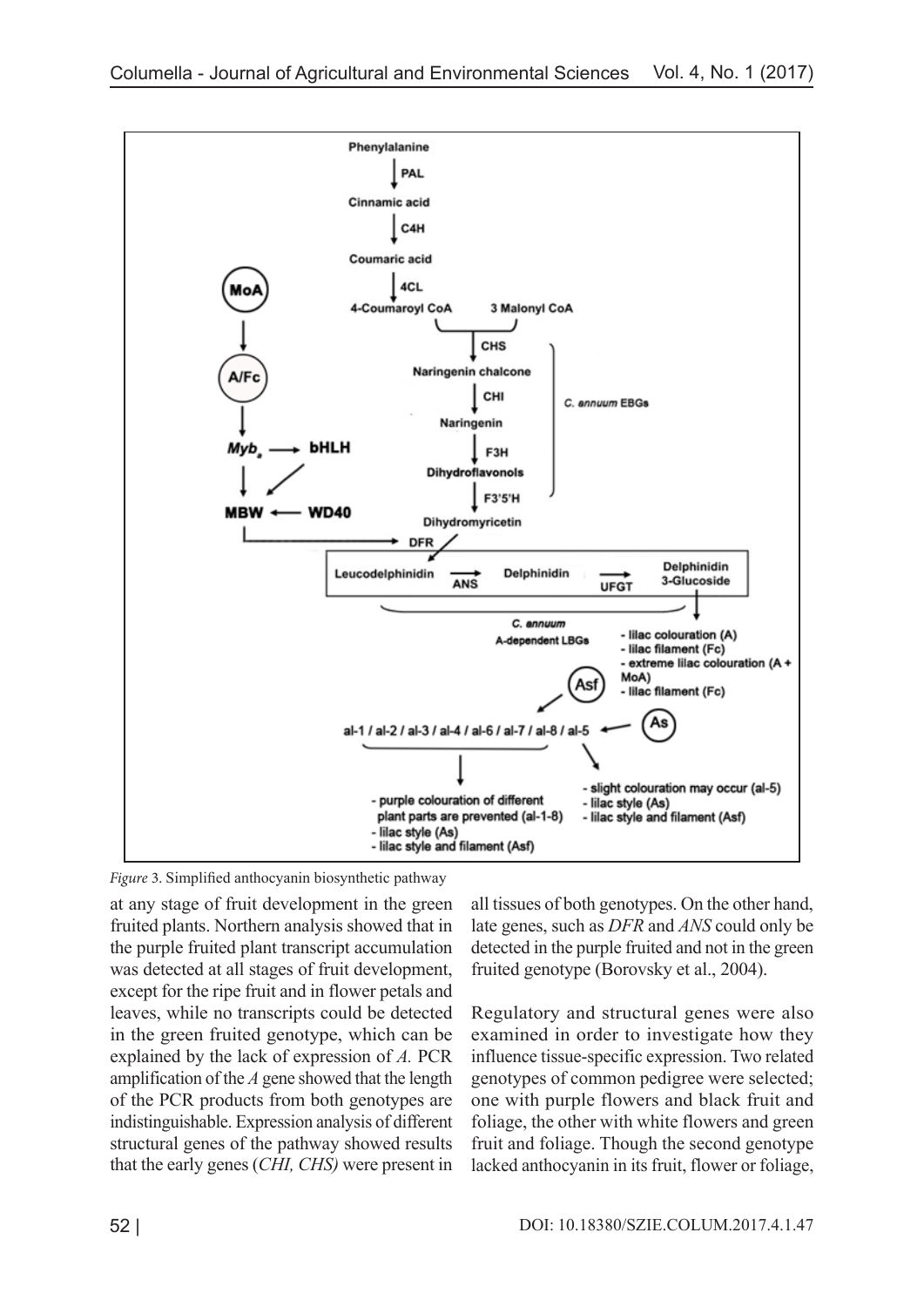it contained some in its internodes, meaning that the lack of anthocyanin in its other tissues could be a result of differential tissue-specific gene expression. Expression *of CHS, DFR, ANS*  from the biosynthetic genes and *Myc*, *Myb*<sub>*a*</sub> and *Wd* genes were analyzed in the flower, fruit, and foliar tissues of both anthocyanin-pigmented and non pigmented genotypes. Transcript levels of structural genes were higher in anthocyanin pigmented tissues than in the non pigmented genotype. *Wd* transcript levels did not differ significantly between the genotypes. *Myb<sub>a</sub>* and *Myc* transcript levels – consistent with the higher levels of structural gene transcripts – were higher in the floral and fruit tissues of the anthocyaninpigmented genotype. However, in leaf tissue there was no significant difference in either of the regulatory transcript levels between the two genotypes. The  $Myb_a$  and  $Myc$  transcript levels of the leaf tissue were significantly lower in the case of the anthocyanin-pigmented genotype than in the flower or in the fruit tissue. This suggests that other mechanisms contribute to the anthocyanin regulation of the foliage (Stommel et al., 2009).

## **Factors affecting purple colouration**

Post-transcriptional gene silencing by miRNAs could explain the differential expression. These microRNAs are endogenous single-stranded approximately 20-24 nucleotide long RNAs that are associated with the RNA-induced silencing complex (RISC). They play important regulatory roles in both animals and plants by targeting mRNAs for cleavage or translational repression. They are likely to influence the output of many protein-coding genes. The majority of these genes codes for transcriptional factors. Beside regulation of gene expression, they also play role in plant development, signal transduction, protein degradation, response to environmental stress and pathogen invasion, and regulate their own biogenesis(Bartel, 2004; Zhang et al., 2006; Li et al., 2007). Different studies suggest that miRNAs could be involved in the regulation of the anthocyanin biosynthetic pathway. In Arabidopsis, increased miRNA156 activity enhanced the accumulation of anthocyanins,

whereas reduced miRNA156 activity resulted in high levels of flavonols. It was also suggested that one of the miRNA156 targets SQUAMOSA PROMOTER BINDING PROTEIN LIKE 9 (SPL), negatively regulates anthocyanin accumulation by directly preventing expression of biosynthetic genes through the destabilization of a MBW transcriptional complex. Studies of Litchi (*Litchi chinensis* Sonn.) and Chinese radish (*Raphanus sativus* L.) indicated the same, i.e. several target genes for the miRNAs encode TFs involved in anthocyanin biosynthesis, including MYB, bHLH, WD40 repeat, SPL, auxin response factor, ethylene insensitive 3, WRKY and MADS-box proteins (Gou et al., 2011; Liu et al., 2016; Sun et al., 2017). A study targeting tomato miRNAs brought into light that miRNA858 regulates anthocyanin biosynthesis by modulating the expression of two R2R3-MYB transcription factors (Jia et al., 2015). Virus induced gene silencing (VIGS) vector systems have been developed from both RNA and DNA plant viral sources to specifically silence target genes in plants (Lange et al., 2013). This VIGS technique has been employed successfully in silencing of the R2R3-MYB transcription factor in *Capsicum spp.* (Kim et al., 2017). Silencing of the MYB also altered MYC and WD40 transcript levels in the *CaMYB* silenced leaves.

Expression of flavonoid pathway genes were also altered in the silenced plants (Zhang et al., 2015). In another study similar results were found when Tobacco rattle virus (TRV) constructs were used for VIGS in *Capsicum eximium.* Chili pepper fruits were transformed with TRV2- MYB and TRV2-WD40 constructs. Compared to control, these plants demonstrated reduced accumulation of anthocyanins in their fruits. This reduction both included the structural and the TF genes. Plants transformed with TVR2- MYB constructs exhibited decreased expression of *CHS, CHI, F3'5'H, DFR* and *3GT* genes, whereas there was no decrease in the level of *F3H.* Chilies infected with the TRV2-WD40 construct displayed reduction in *CHS, F3H , F3'5'H, DFR* and *3GT* but not in *CHI* in their fruit (Aguilar-Barragán and Ochoa-Alejo, 2014).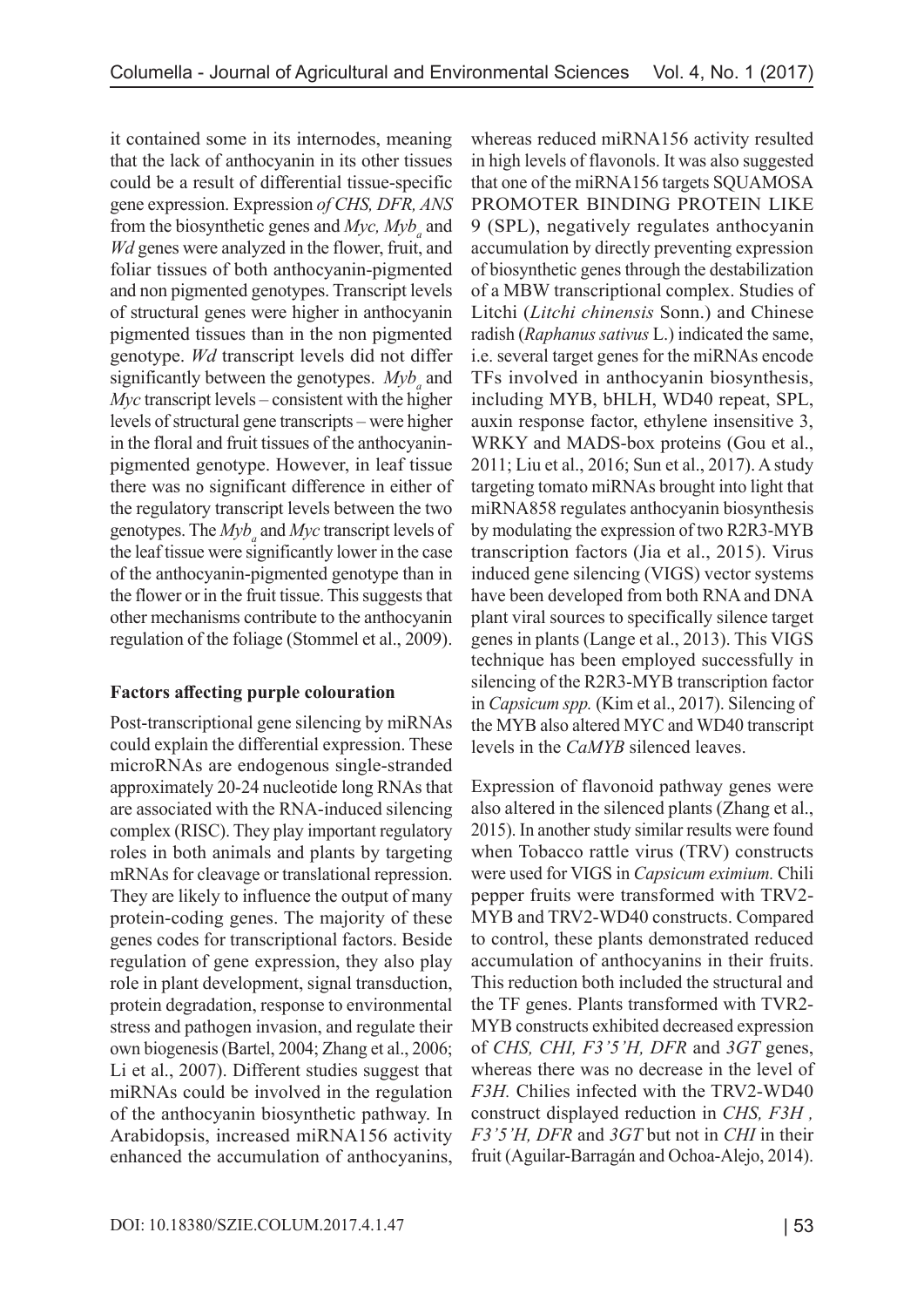Even environmental conditions have an impact on the degree of anthocyanin pigmentation. Numerous articles describe the effect of light on anthocyanin biosynthesis (Mancinelli, 1985; Takos et al., 2006; Cominelli et al., 2008; Albert et al., 2009; Nakatsuka et al., 2009). Temperature is another well known factor which effects anthocyanin accumulation. Although a study demonstrated that anthocyanin content of leaves from *C. annuum* was not influenced by temperature whether the plants were grown under either low or high light conditions. High light positively influenced *CHS, DFR* and *ANS* expression both at low and high temperature. As of regulatory genes, they had a constant level of expression under all circumstances, except that low temperature – high light condition triggered a higher  $My_{a}$  expression (Lightbourn et al., 2007). However, both structural and regulatory gene transcript levels increased under lowtemperature treatment of *Zea mays* L. seedlings (Christie et al., 1994).

Nutrient deficiency can also trigger anthocyanin colouration. The most affecting one is phosphorus (P) availability, a distinctive symptom of a plant suffering from P shortage is anthocyanin pigmentation (Jiang et al., 2007), although nitrogen deficiency can also lead to anthocyanin accumulation. Boron, magnesium, sulphur and zinc deficiencies were too reported to enhance anthocyanin accumulation (Chalker-Scott, 2002). Nutrient shortage generates similar responses to oxidative stress response as a result of high light conditions, thus the photo-protective role of these molecules could also be relevant for stress caused by nutrient deficiency (Henry et al., 2012). Nitrogen starvation affects the photosynthesis of plants via the interruption of the photosynthetic membrane due to starch accumulation, resulting in an increased light sensitivity. To prevent oxidative damage, the plant will produce an elevated amount of anthocyanins and flavonols which serve as photoprotective pigments (Stewart et al., 2001). A relationship is hypothesised between nutritional deficiencies, anthocyanin build-up and water stress. Foliar pigmentation caused by P stress is speculated to play role in the osmoregulation of water stress induced by low P levels (Chalker-Scott, 2002). Different environmental conditions such as flooding or cold soil conditions can both result in a decreased P uptake (Steyn et al., 2002) due to the relative shortage of P, thus leading to anthocyanin pigmentation. Symptoms caused by this relative shortage are transient and mainly affect young seedlings. Upon warmer soil and aerial conditions the colouration will gradually disappear (http1).

Another argument supporting the research of anthocyanin content of different pepper varieties is from the breeder's point of view. Thanks to the ever detailed genetic map of *C. annuum* linkage groups of different economically important genes have been described (Prince et al., 1993; Yi et al., 2006; Lee et al., 2009; Wu et al., 2009; Cheng et al., 2016). For example: *anthocyaninless*  gene could possibly be linked to the  $L^3$  gene of TMV resistance (Csilléry and Ruskó, 1980; Zatykó and Moór, 1998), linkage of *A* to a major quantitative trait locus for fruit shape index *fs10.1* – or locus *O* that is responsible for the round shaped fruit - has been described both in pepper and in potato (Peterson, 1959; Chaim et al., 2003)). The *anthocyaninless* gene is also used as a marker in producing hybrid lines, where anthocyaninless, male-sterile plants are used as female crossing partners (Csillery et al., 1986). Investigation of further linkages between different economically important genes and the use of molecular markers could help the breeders in the selection of desirable trait combinations in the early cotyledonous stage.

### **Acknowledgements**

This study was supported by the Grants of Research Centre of Excellence *1476-4/2016/ FEKUT/SZIU.*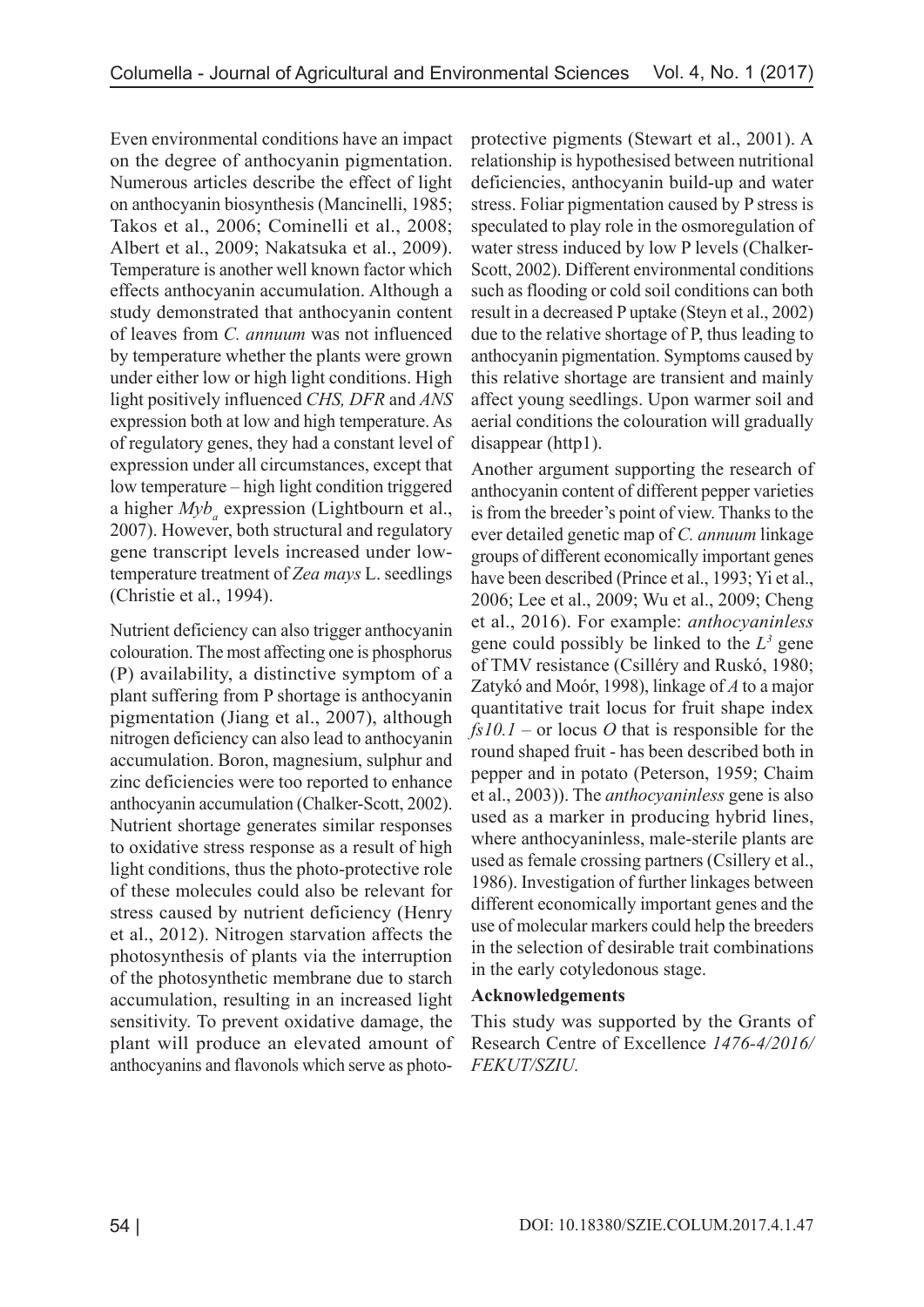### **References**

- Aguilar-Barragán, A., and Ochoa-Alejo, N. (2014). Virus-induced silencing of MYB and WD40 transcription factor genes affects the accumulation of anthocyanins in chilli pepper fruit. *Biologia plantarum* **58**, 567-574.
- Albert, N. W., Lewis, D. H., Zhang, H., Irving, L. J., Jameson, P. E., and Davies, K. M. (2009). Light-induced vegetative anthocyanin pigmentation in Petunia. *Journal of experimental botany* **60**, 2191-2202.
- Anderson, N. O. (2006). "Flower breeding and genetics: issues, challenges and opportunities for the 21st century," Springer Science & Business Media.
- Aza-Gonzalez, C., Herrera-Isidrón, L., Núñez-Palenius, H., De La Vega, O. M., and Ochoa-Alejo, N. (2013). Anthocyanin accumulation and expression analysis of biosynthesis-related genes during chili pepper fruit development. *Biologia Plantarum* **57**, 49-55.
- Aza-González, C., Núñez-Palenius, H. G., and Ochoa-Alejo, N. (2012). Molecular biology of chili pepper anthocyanin biosynthesis. *Journal of the Mexican Chemical Society* **56**, 93-98.
- Aza-González, C., and Ochoa-Alejo, N. (2012). Characterization of anthocyanins from fruits of two Mexican chili peppers (Capsicum annuum L.). *Journal of the Mexican Chemical Society* **56**, 149-151.
- Bartel, D. P. (2004). MicroRNAs: genomics, biogenesis, mechanism, and function. *cell* **116**, 281-297.
- Benvenuti, S., Bortolotti, E., and Maggini, R. (2016). Antioxidant power, anthocyanin content and organoleptic performance of edible flowers. *Scientia Horticulturae* **199**, 170-177.
- Berenschot, A. S., and Quecini, V. (2014). A reverse genetics approach identifies novel mutants in light responses and anthocyanin metabolism in petunia. *Physiol Mol Biol Plants* **20**, 1-13.
- Borovsky, Y., Oren-Shamir, M., Ovadia, R., De Jong, W., and Paran, I. (2004). The A locus that controls anthocyanin accumulation in pepper encodes a MYB transcription factor homologous to Anthocyanin2 of Petunia. *Theor Appl Genet* **109**, 23-9.
- Chaim, A. B., Borovsky, Y., De Jong, W., and Paran, I. (2003). Linkage of the A locus for the presence of anthocyanin and fs10.1, a major fruit-shape QTL in pepper. *Theor Appl Genet* **106**, 889-94.
- Chalker-Scott, L. (2002). Do anthocyanins function as osmoregulators in leaf tissues? *Advances in Botanical Research* **37**, 103-127.
- Cheng, J., Zhao, Z., Li, B., Qin, C., Wu, Z., Trejo-Saavedra, D. L., Luo, X., Cui, J., Rivera-Bustamante, R. F., and Li, S. (2016). A comprehensive characterization of simple sequence repeats in pepper genomes provides valuable resources for marker development in Capsicum. *Scientific reports* **6**.
- Christie, P. J., Alfenito, M. R., and Walbot, V. (1994). Impact of low-temperature stress on general phenylpropanoid and anthocyanin pathways: enhancement of transcript abundance and anthocyanin pigmentation in maize seedlings. *Planta* **194**, 541-549.
- Cisowska, A., Wojnicz, D., and Hendrich, A. B. (2011). Anthocyanins as antimicrobial agents of natural plant origin. *Nat Prod Commun* **6**, 149-56.
- Cominelli, E., Gusmaroli, G., Allegra, D., Galbiati, M., Wade, H. K., Jenkins, G. I., and Tonelli, C. (2008). Expression analysis of anthocyanin regulatory genes in response to different light qualities in Arabidopsis thaliana. *J Plant Physiol* **165**, 886-94.
- Csillery, G. (1980). Gene mapping of the pepper needs more initiatives (Contribution to the gene list). *Eucarpia. Proc. IV Mtg. Capsicum Working Group, Wageningen, The Netherlands*, 27-28.
- Csillery, G. (1983). New Capsicum mutants found on seedling, growth type, leaf, flower and fruit. *In* "Proc. 5th Eucarpia Meeting of Capsicum and Eggplant Working Group", pp. 127-130.
- Csilléry, G. (2016a). Paprikamutánsok. *Kertészet és szőlészet* **65.**, 6-9.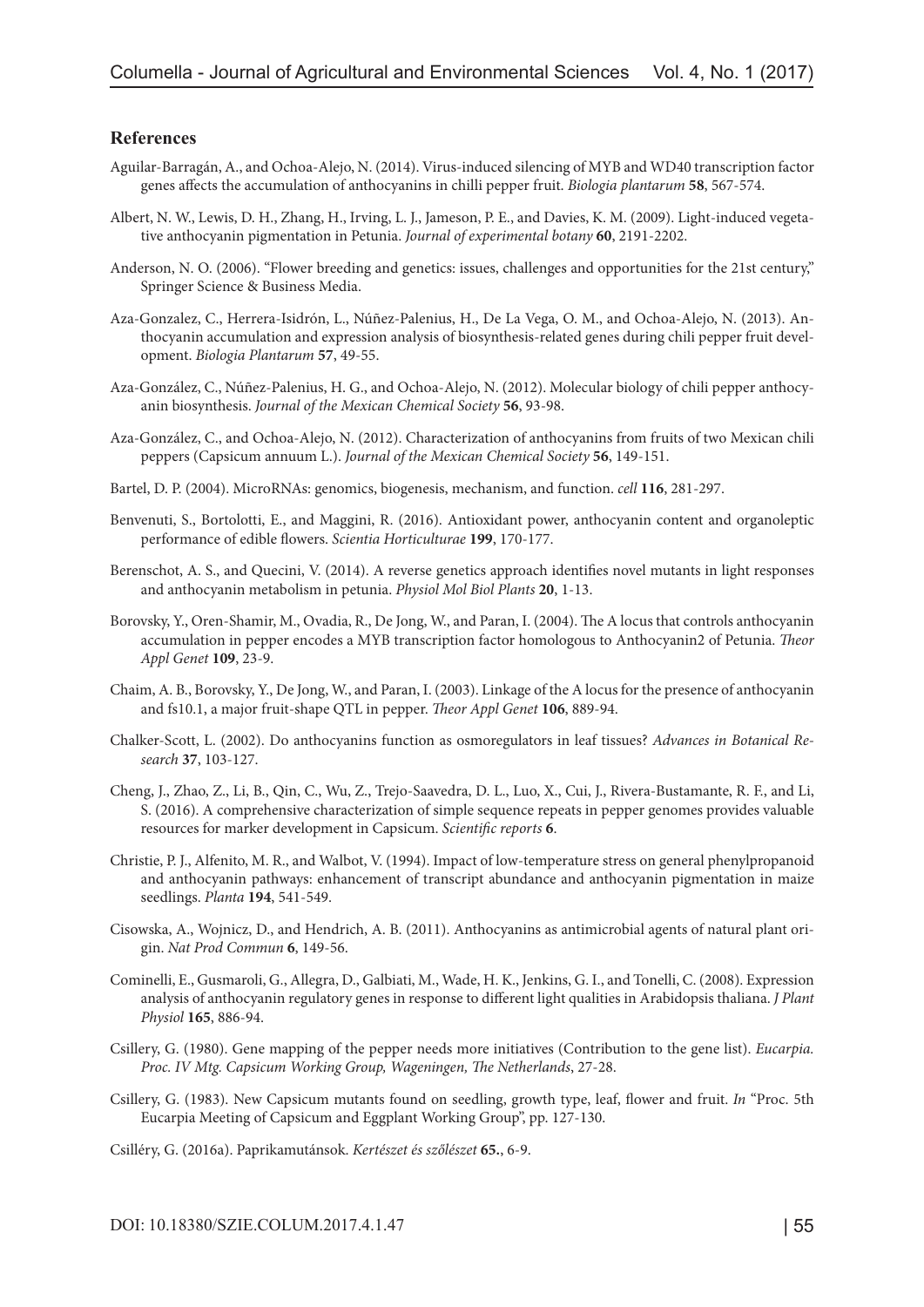Csilléry, G. (2016b). Pepper mutant collection.

- Csillery, G., Quagliotti, L., and Rota, A. (1986). Natural cross-pollination experiment on pepper (Capsicum annuum L.) in Piedmont, Italy, in 1986. *Capsicum Newsletter* **28**, 38-39.
- Csilléry, G., and Ruskó, J. (1980). The control of a new Tobamovirus strain by a resistance linked to anthocyanin deficiency in pepperC. annuum. *Synopses IVth Meet. Eucarpia Capsicum Working Group, Wageningen*, 40-43.
- Daskalov, S., and Poulos, J. (1994). Updated Capsicum gene list. *Capsicum and Eggplant Newsletter* **13**, 15-26.
- De Jong, W. S., Eannetta, N. T., De Jong, D. M., and Bodis, M. (2004). Candidate gene analysis of anthocyanin pigmentation loci in the Solanaceae. *Theor Appl Genet* **108**, 423-32.
- Deshpande, R. (1933). Studies in Indian chillies. 3. The inheritance of some characters in Capsicum annuum L. *Indian Jour. Agr. Sci* **3**, 219-300.
- Du, H., Zhang, L., Liu, L., Tang, X.-F., Yang, W.-J., Wu, Y.-M., Huang, Y.-B., and Tang, Y.-X. (2009). Biochemical and molecular characterization of plant MYB transcription factor family. *Biochemistry (Moscow)* **74**, 1-11.
- Dubos, C., Stracke, R., Grotewold, E., Weisshaar, B., Martin, C., and Lepiniec, L. (2010). MYB transcription factors in Arabidopsis. *Trends Plant Sci* **15**, 573-81.
- Falcone Ferreyra Mí, L., Rius Sá, P., and Casati, P. (2012). Flavonoids: biosynthesis, biological functions, and biotechnological applications. *Front Plant Sci* **3**.
- Gonzalez, A., Zhao, M., Leavitt, J. M., and Lloyd, A. M. (2008). Regulation of the anthocyanin biosynthetic pathway by the TTG1/bHLH/Myb transcriptional complex in Arabidopsis seedlings. *The Plant Journal* **53**, 814-827.
- Gou, J. Y., Felippes, F. F., Liu, C. J., Weigel, D., and Wang, J. W. (2011). Negative regulation of anthocyanin biosynthesis in Arabidopsis by a miR156-targeted SPL transcription factor. *Plant Cell* **23**, 1512-22.
- Henry, A., Chopra, S., Clark, D. G., and Lynch, J. P. (2012). Responses to low phosphorus in high and low foliar anthocyanin coleus (Solenostemon scutellarioides) and maize (Zea mays). *Functional Plant Biology* **39**, 255-265.
- Hichri, I., Barrieu, F., Bogs, J., Kappel, C., Delrot, S., and Lauvergeat, V. (2011). Recent advances in the transcriptional regulation of the flavonoid biosynthetic pathway. *J Exp Bot* **62**, 2465-83.
- Holton, T. A., and Cornish, E. C. (1995). Genetics and biochemistry of anthocyanin biosynthesis. *The Plant Cell* **7**, 1071.
- Jia, X., Shen, J., Liu, H., Li, F., Ding, N., Gao, C., Pattanaik, S., Patra, B., Li, R., and Yuan, L. (2015). Small tandem target mimic-mediated blockage of microRNA858 induces anthocyanin accumulation in tomato. *Planta* **242**, 283-93.
- Jiang, C., Gao, X., Liao, L., Harberd, N. P., and Fu, X. (2007). Phosphate starvation root architecture and anthocyanin accumulation responses are modulated by the gibberellin-DELLA signaling pathway in Arabidopsis. *Plant physiology* **145**, 1460-1470.
- Kim, J., Park, M., Jeong, E. S., Lee, J. M., and Choi, D. (2017). Harnessing anthocyanin-rich fruit: a visible reporter for tracing virus-induced gene silencing in pepper fruit. *Plant Methods* **13**, 3.
- Kocic, B., Filipovic, S., Nikolic, M., and Petrovic, B. (2011). Effects of anthocyanins and anthocyanin-rich extracts on the risk for cancers of the gastrointestinal tract. *J buon* **16**, 602-8.
- Kumar, S., and Pandey, A. K. (2013). Chemistry and Biological Activities of Flavonoids: An Overview. *ScientificWorldJournal* **2013**.
- Lange, M., Yellina, A. L., Orashakova, S., and Becker, A. (2013). Virus-induced gene silencing (VIGS) in plants: an overview of target species and the virus-derived vector systems. *Methods Mol Biol* **975**, 1-14.
- Lee, H.-R., Bae, I.-H., Park, S.-W., Kim, H.-J., Min, W.-K., Han, J.-H., Kim, K.-T., and Kim, B.-D. (2009). Construction of an integrated pepper map using RFLP, SSR, CAPS, AFLP, WRKY, rRAMP, and BAC end sequences. *Molecules and cells* **27**, 21-37.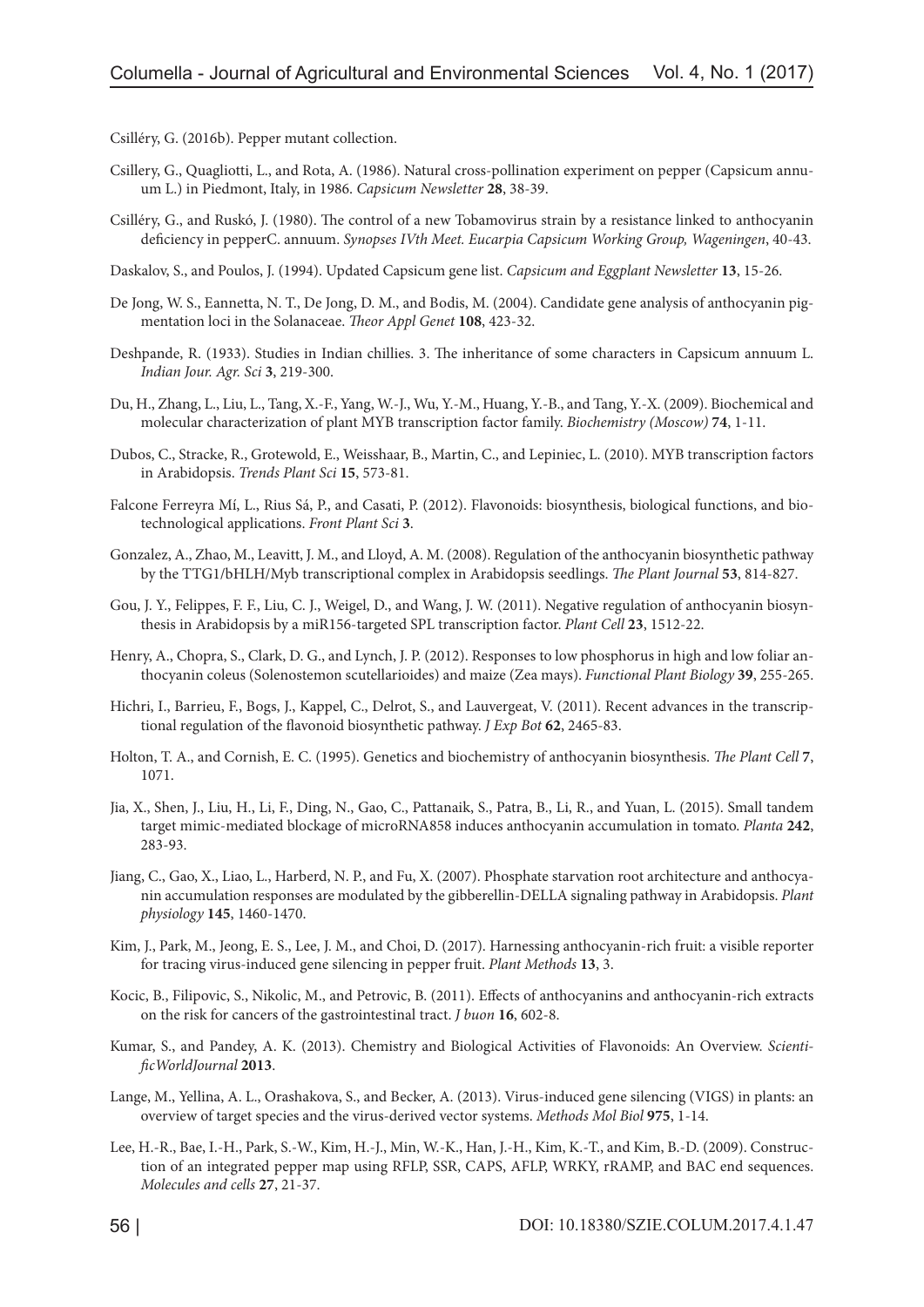- Li, J.-G., Li, H.-L., and Peng, S.-Q. (2011). Three R2R3 MYB transcription factor genes from Capsicum annuum showing differential expression during fruit ripening. *African Journal of Biotechnology* **10**, 8267-8274.
- Li, P. W., Lu, X. Y., Li, C. Z., Fang, J., and Tian, Y. (2007). [Advances in the study of plant microRNAs]. *Yi Chuan* **29**, 283-8.
- Lightbourn, G. J., Griesbach, R. J., Novotny, J. A., Clevidence, B. A., Rao, D. D., and Stommel, J. R. (2008). Effects of anthocyanin and carotenoid combinations on foliage and immature fruit color of Capsicum annuum L. *J Hered* **99**, 105-11.
- Lightbourn, G. J., Stommel, J. R., and Griesbach, R. J. (2007). Epistatic interactions influencing anthocyanin gene expression in Capsicum annuum. *Journal of the American Society for Horticultural Science* **132**, 824-829.
- Lippert, L., Smith, P., and Bergh, B. (1966). Cytogenetics of the vegetable crops. garden pepper, capsicum sp. *The Botanical Review* **32**, 24-55.
- Liu, J., Osbourn, A., and Ma, P. (2015). MYB Transcription Factors as Regulators of Phenylpropanoid Metabolism in Plants. *Molecular Plant* **8**, 689-708.
- Liu, R., Lai, B., Hu, B., Qin, Y., Hu, G., and Zhao, J. (2016). Identification of MicroRNAs and Their Target Genes Related to the Accumulation of Anthocyanins in Litchi chinensis by High-Throughput Sequencing and Degradome Analysis. *Front Plant Sci* **7**, 2059.
- Mancinelli, A. L. (1985). Light-dependent anthocyanin synthesis: a model system for the study of plant photomorphogenesis. *The Botanical Review* **51**, 107-157.
- Nakatsuka, A., Yamagishi, M., Nakano, M., Tasaki, K., and Kobayashi, N. (2009). Light-induced expression of basic helix-loop-helix genes involved in anthocyanin biosynthesis in flowers and leaves of Asiatic hybrid lily. *Scientia horticulturae* **121**, 84-91.
- Odland, M. (1960). Inheritance of flower color in Capsicum annuum L. *In* "Proceedings. American Society for Horticultural Science", Vol. 76, pp. 475-81.
- Paran, I., and van der Knaap, E. (2007). Genetic and molecular regulation of fruit and plant domestication traits in tomato and pepper. *Journal of Experimental Botany* **58**, 3841-3852.
- Peterson, P. A. (1959). Linkage of Fruit Shape and Color Genes in Capsicum. *Genetics* **44**, 407-419.
- Prince, J. P., Pochard, E., and Tanksley, S. D. (1993). Construction of a molecular linkage map of pepper and a comparison of synteny with tomato. *Genome* **36**, 404-417.
- Quattrocchio, F., Verweij, W., Kroon, A., Spelt, C., Mol, J., and Koes, R. (2006). PH4 of Petunia is an R2R3 MYB protein that activates vacuolar acidification through interactions with basic-helix-loop-helix transcription factors of the anthocyanin pathway. *Plant Cell* **18**, 1274-91.
- Quattrocchio, F., Wing, J. F., Leppen, H. T., Mol, J. N., and Koes, R. E. (1993). Regulatory genes controlling anthocyanin pigmentation are functionally conserved among plant species and have distinct sets of target genes. *The Plant Cell* **5**, 1497-1512.
- Sadilova, E., Stintzing, F. C., and Carle, R. (2006). Anthocyanins, colour and antioxidant properties of eggplant (Solanum melongena L.) and violet pepper (Capsicum annuum L.) peel extracts. *Z Naturforsch C* **61**, 527-35.
- Shi, M. Z., and Xie, D. Y. (2014). Biosynthesis and Metabolic Engineering of Anthocyanins in Arabidopsis. *Recent Pat Biotechnol* **8**, 47-60.
- Stewart, A., Chapman, W., Jenkins, G., Graham, I., Martin, T., and Crozier, A. (2001). The effect of nitrogen and phosphorus deficiency on flavonol accumulation in plant tissues. *Plant, Cell & Environment* **24**, 1189-1197.
- Steyn, W., Wand, S., Holcroft, D., and Jacobs, G. (2002). Anthocyanins in vegetative tissues: a proposed unified function in photoprotection. *New Phytologist* **155**, 349-361.